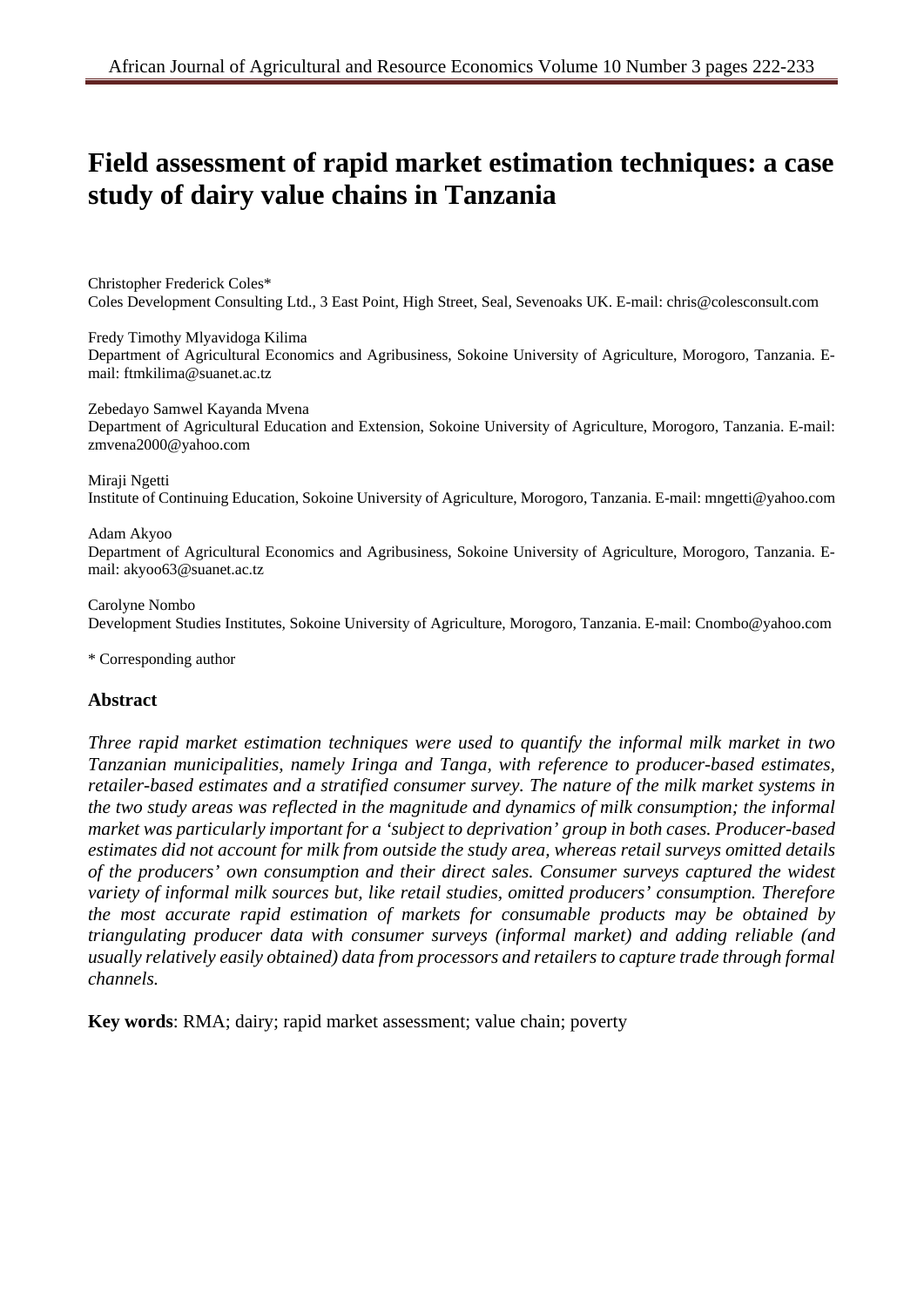# **1. Introduction**

### **1.1 Action research on poverty reduction in Tanzania's dairy value chain**

The estimation of market size and composition is a primary requirement for the Making Markets Work for the Poor (M4P) approach, inclusive market development, value chain analysis and development, and allied methodologies. Very often, the markets in question have large informal components and are poorly documented, with scarce reliable data. Formal market research techniques are seldom the appropriate means to address this challenge – such services are usually unavailable, or prohibitively expensive and poorly aligned to the development context.

A three-year action research project was initiated in 2011 to study how poverty may be reduced for the participants in dairy value chains in two contrasting Tanzanian municipalities. The objective was to quickly gather key information to inform the design of interventions to upgrade small-scale urban dairy production, examining both formal and informal market channels. In the context of milk, a formal value chain is defined as one whose actors are licensed to handle the product after complying with defined minimum standards of competence in hygienic handling and processing in order to safeguard consumers. This chain is operated with an organised collection system, using wellestablished mechanisms of bulking (for example, through co-operative societies or agents) and transportation in insulated tankers, after chilling, to factories in which the milk is processed and packaged before marketing.

This paper offers a comprehensive review of dairy development support and the set-up of formal and informal milk markets in East Africa. This review is followed by a brief review of three rapid appraisal methods and a comparison of the results of these methods in the wider context of establishing reliable, rapid and cost-effective research tools for the analytical and diagnostic phases of pro-poor market development projects. The first part describes the importance and market structure of the dairy sector, while the second describes the methodology, including the study area, followed by a presentation of the results and, finally, a discussion of the findings in relation to current practice in market analysis for international development.

#### **1.2 Dairy development support**

Studies have revealed great potential for pro-poor growth in the milk sector in East Africa (Jansen 1992; Staal & Mullins 1996). This stems partly from increased investment in small- to medium-scale milk-processing plants by dairy farmers' associations for their own production and that sourced from other producers. In recognition of this potential, there have been concerted efforts to support value chain development within national research systems and through donor-funded projects or programmes. Most of these interventions have centred on the improvement of livestock productivity, enhanced marketing of dairy products and the development of health assurance systems. Evaluation has shown that many such interventions have been limited in their success due to being based upon models derived from industrialised countries, where large-scale production systems, cold-chain pathways and milk pasteurisation and packaging are common, dairy value chains are well coordinated and laws and regulations are strictly enforced (Moran 2009; Narrod *et al*. 2009).

It is important to note that dairy value chain interventions in East Africa primarily target resourcepoor farmers facing socio-economic and environmental problems that cause variations in milk output and quality. The literature reveals that milk production in these countries cannot be estimated easily owing to the frequent movement of livestock, especially among the pastoralists, and the lack of accurate livestock census reports (Thorpe 1998; Fratkin 2001). Thus, there are few, if any, accurate estimates of the formal and informal milk market size. Kurwijila *et al.* (2006) concluded that informal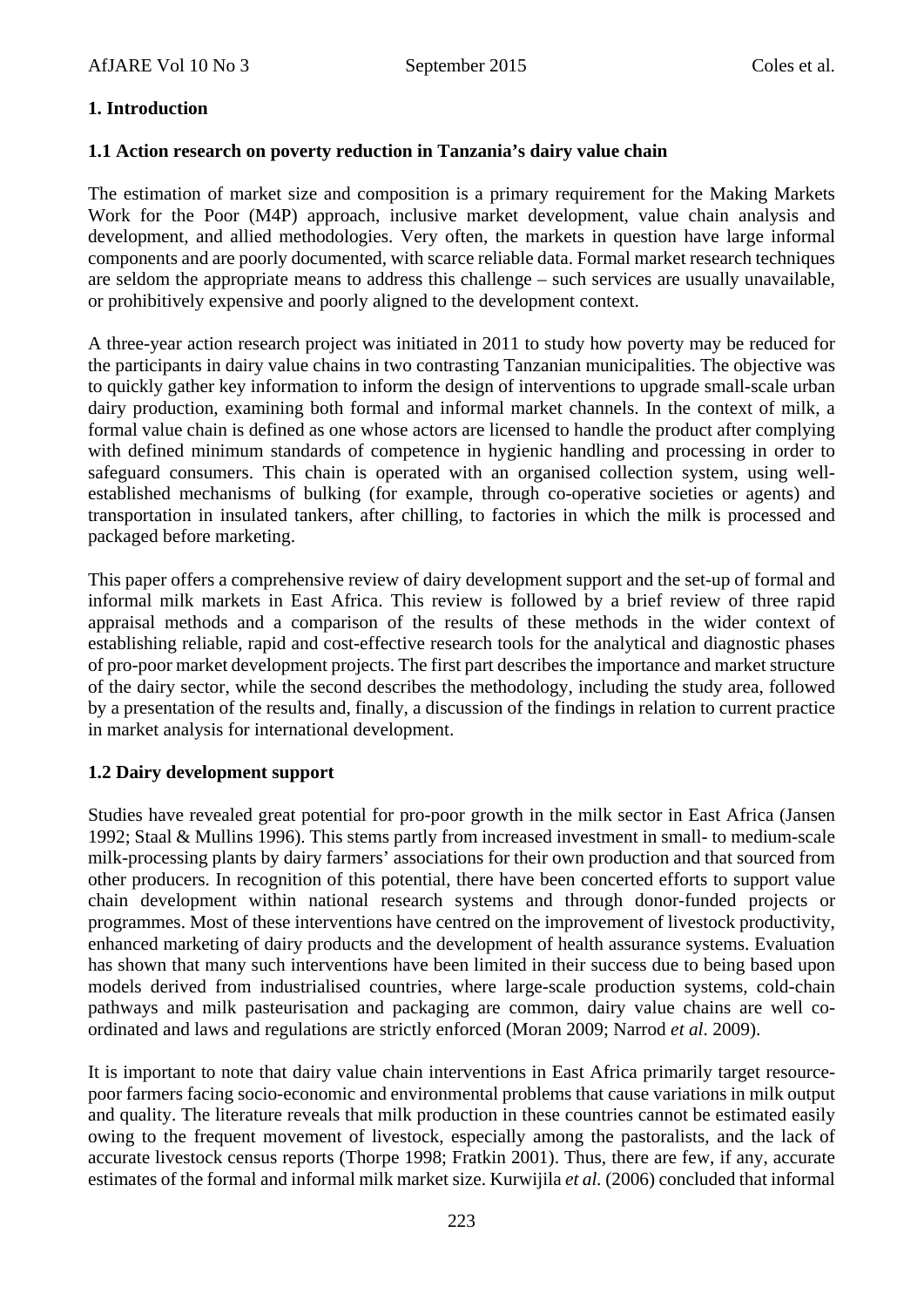channels account for more than 80% of milk marketed in East Africa. This estimate may be conservative – Omore *et al*. (2001) approximated that the informal market accounts for more than 90% of sales in Tanzania, around 83% in Uganda and 85% in Kenya.

Both formal and informal markets source milk predominantly from smallholders (Young *et al*. 2006), with the proportions of output sold into each channel depending largely upon prices offered to the farmers. The variation in supply practices among producers in countries such as Tanzania, where legal contracts between small-scale dairy farmers and milk processors do not exist (Kadigi *et al*. 2013), is likely to be high. East African market liberalisation policies implemented in the 1990s have also influenced marketing patterns. In Kenya, for example, some of the dairy cooperatives that hitherto had been linked to formal channels moved from handling processed to unprocessed milk after market liberalisation (Owango *et al*. 1998; Morton *et al*. 1999). The limitations for estimation of milk market sizes in the region are thoroughly examined in the subsequent sections in order to identify how they may be addressed.

# **1.3 Rapid market estimation**

The increasing emphasis on value for money and results in development projects means that expensive and slow analytical processes are becoming less acceptable and less appropriate. Researchers strive for a balance between, on the one hand, a level of rigor and robustness that permits reasonable levels of confidence in the results and, on the other hand, a degree of efficiency and cost effectiveness that maximises the resources available for interventions.

The approaches to market estimation used in a development context resemble elements of rapid market appraisal (RMA), which is part of market systems research (MSR) used by small and mediumsized enterprises (SMEs) to identify business opportunities and that evolved from participatory rural appraisal (PRA) and uses some of its tools. One of the principles, that 'optimal ignorance is acceptable', acknowledges that a complete set of information may not be required, placing the focus upon what information is critical and required for a particular task.

Fleming (1990) holds that MSR has five functions  $- i$ ) to anticipate and create changes in demand, ii) to shift the supply curves for marketing services downwards, empowering a number of nonspecialists to become knowledgeable in market research, iii) to improve market information, iv) to diagnose and change structural components in market systems, and v) to improve inter-industry linkages. These objectives are still closely aligned with current research and capacity-building needs in agricultural development.

# **1.4 Rapid appraisal and action research**

Rapid appraisal techniques lend themselves well to action research, which takes a practical, participatory approach and addresses issues of pressing concern (Reason & Bradbury 2001). Action research approaches are often regarded as interpretive, rather than positivist, although traditional objectivist methods and action research are frequently used to complement one another (Popplewell & Hayman 2012).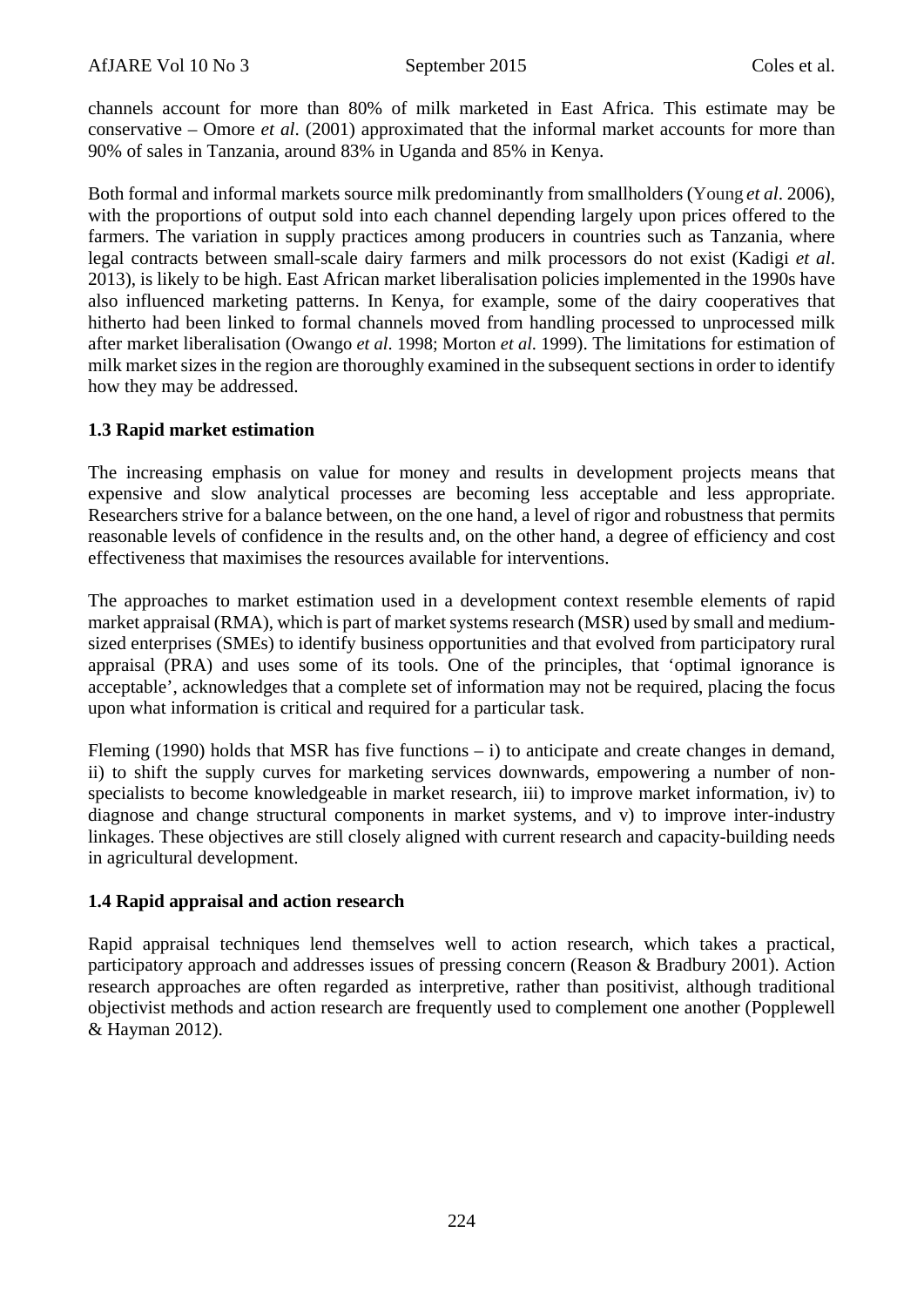# **2. Methods**

### **2.1 Study areas**

The study was conducted in Tanga City, Tanga region, on Tanzania's northeast coast, and in Iringa Municipality, Iringa region, in south-central Tanzania (Figure 1). Milk-collection centres organised by farmer groups are well developed in Tanga, where the Tanga Dairy Development Programme (TDDP) has been supporting the Tanga Dairies Co-operative Union (TDCU), an apex organisation of 10 primary co-operatives in five districts, to promote the joint marketing of milk produced by small-scale dairy farmers to Tanga Fresh Ltd, the country's largest milk processor.



**Figure 1: Map of the Iringa and Tanga study areas in Tanzania** 

In contrast, processors in Iringa Municipality, dominated by ASAS Dairies Ltd, have established their own milk-collection centres. However, the bulk of the output is still sold through informal channels, in which the producer price is roughly double that offered by the processor, despite this practice officially being outlawed by legislation prohibiting the sale of unprocessed milk. The two cases are typical kinds of marketing arrangements found elsewhere in Tanzania.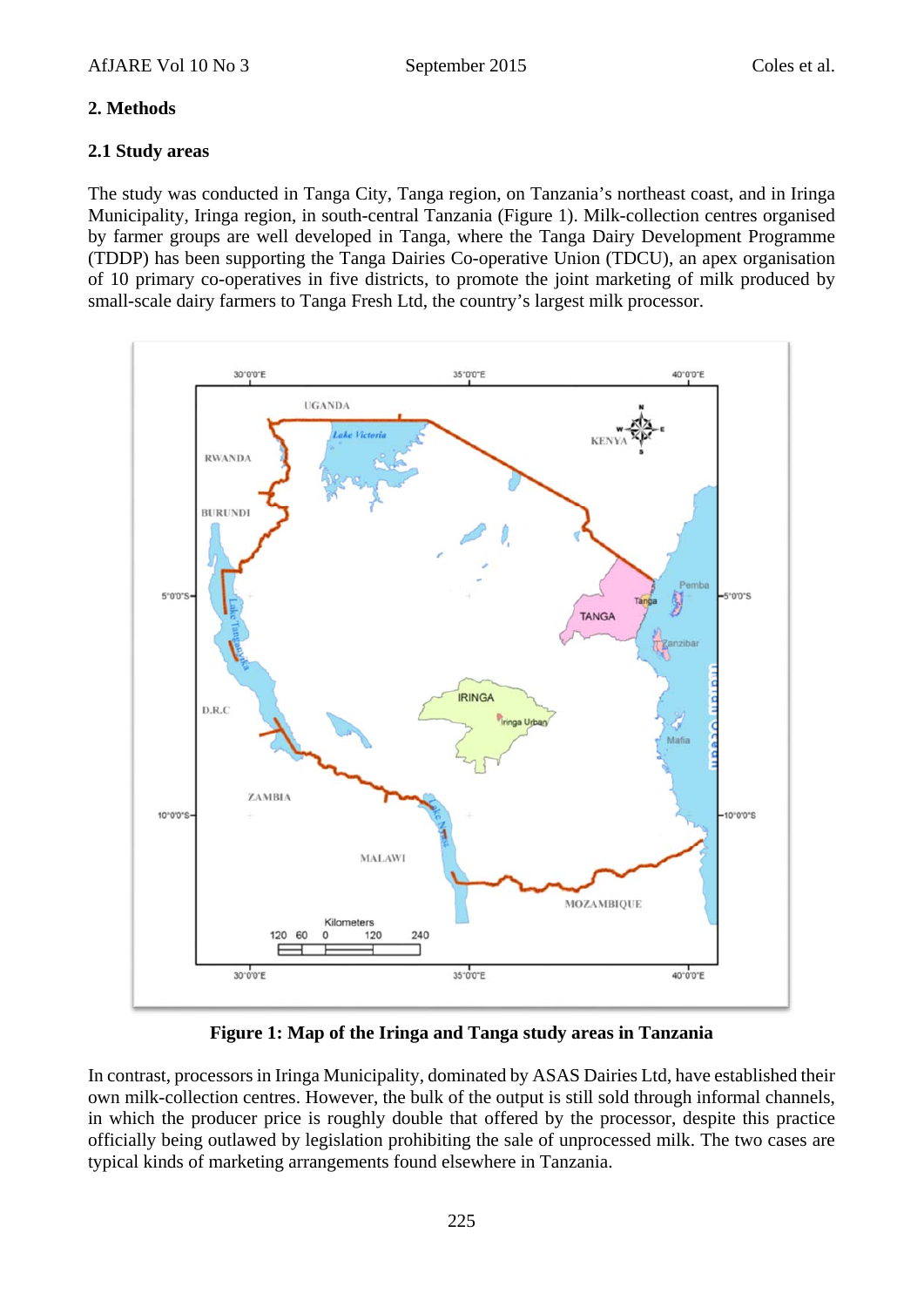Ten wards that were actively involved in dairying and milk marketing were purposively selected. In Tanga City, these were Nguvumali, Mzizima, Tangasisi, Pongwe and Makorora. Those from Iringa Municipality were Mtwivila, Gangilonga, Kitwilu, Mwangata and Isakalilo.

# **2.2 Data collection and analysis**

As part of this process, a value chain analysis was performed in each study area. Due to the absence of reliable data in milk marketing, particularly in the informal channel, we estimated market size using three different datasets – producers' estimates, a survey of retail outlets and a consumer survey – for triangulation purposes. The purpose was to pinpoint what is captured and left out in each of these methods, and the implications of such omissions on the estimates obtained.

The formal market in each case was well defined by information from processors on their outputs and distribution patterns. In addition, we used three methods to estimate informal market size: a) producer estimates of supply volumes, b) a retailer survey, and c) a consumer survey. Our aim was to triangulate these three datasets in order to establish the approximate bounds of consumption.

Microsoft Excel was used for the process of extrapolation of the sample data to the estimated whole populations, as described below.

# **2.2.1 Producer estimates**

Data were collected from November 2011 to February 2012. The sample size was established using the formula developed by Fisher (1998). Combinations of proportionate and systematic sampling techniques were used to select respondents. The list of farmers, comprising names of all dairy keepers in the respective wards, were obtained from ward extension officers and served as a sampling frame.

Each respondent completed a questionnaire reporting on details of their seasonal milk output, indicating its quantity and destination. The supply of milk to the informal market was estimated as the sum of quantities channelled to five alternative outlets within the informal market: neighbours; restaurants and hotels; local institutions (for example schools and colleges); informal food shacks (migahawa); and street hawkers/vendors (Equation 1.):

$$
\mu_1 = \frac{1}{p} \left( \left( v_i \sum_i \overline{c}_i + n_{ij} \sum_{j=1}^5 \overline{x}_{ij} \right) + \left( m_i \sum_i \overline{h}_i + d_{ij} \sum_{j=1}^5 \overline{y}_{ij} \right) \right) \forall i = 1, 2, 3, ..., N
$$
\n(1)

where  $\overline{c}_i$  is the average amount of milk consumed at home by farmer *i* during the wet season;  $v_i$  is the frequency of consuming milk during this period;  $\bar{h}_i$  is the average quantity of milk consumed from own cows during the dry season;  $m_i$  is the frequency of consuming milk during this period;  $n_{ij}$ is the number of days the farmer sold milk to market *j*, while  $\bar{x}_{ij}$  is the average amount of milk sold to this market during the wet season. Similarly,  $d_{ij}$  and  $\bar{y}_{ij}$  represent the frequency of selling milk and the average amount sold to different informal channels during the dry season respectively. Finally, *p* represents the portion of dairy farmers in this population, and  $\mu_i$  is an estimate of milk from smallscale dairy farmers channelled to the informal market.

# **2.2.2 Retailer estimates**

A representative sample of milk outlets was surveyed in both urban centres. These included formal small retailers (kiosks), mini-markets and supermarkets, a range of hotels and restaurants, informal food shacks (migahawa) and street hawkers. Each business supplied details of its average seasonal milk consumption, along with the origin and its utilisation of the milk. Sample estimates were extrapolated to the whole population of each business class using frequency figures from municipality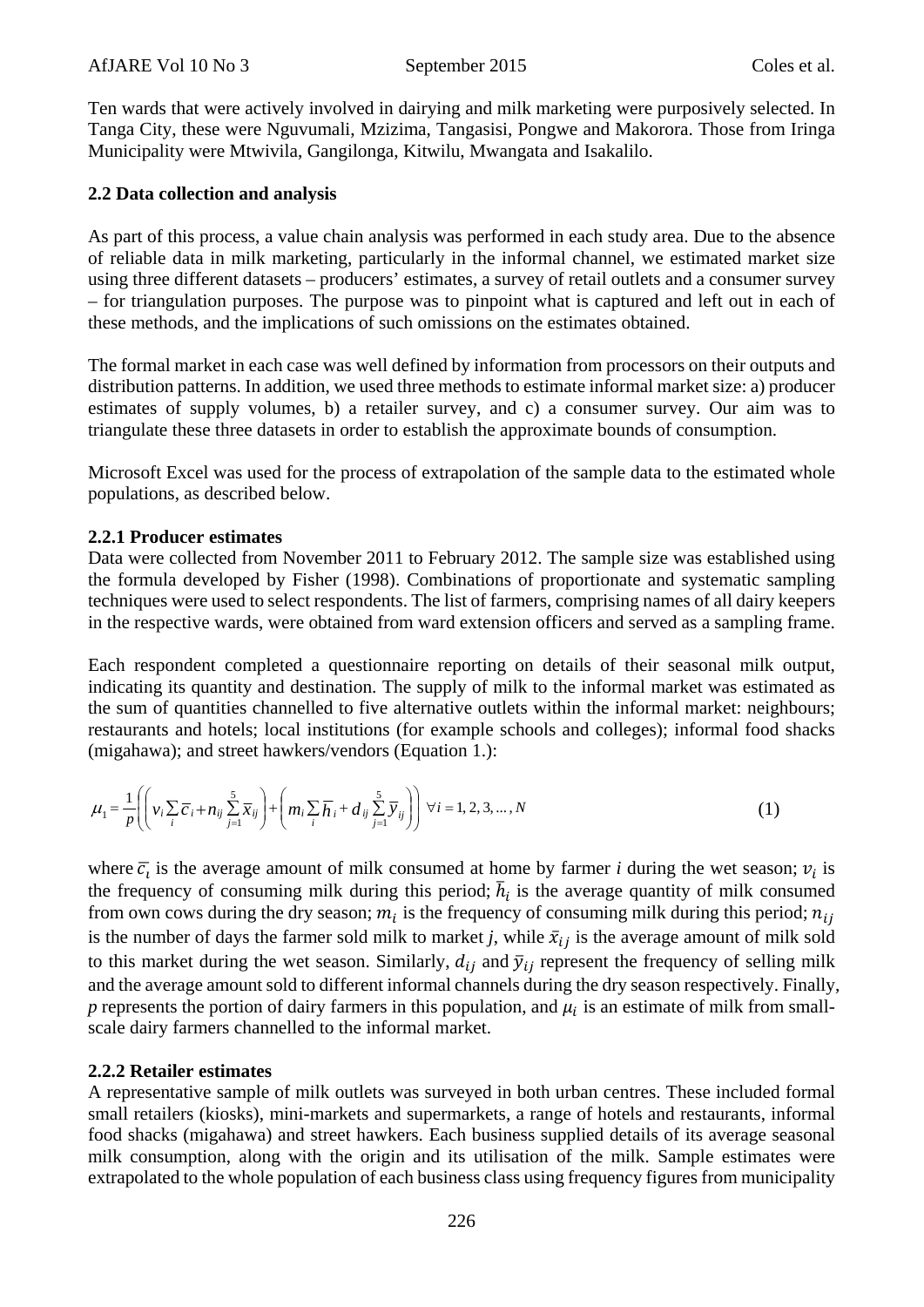records. An indicator of unprocessed milk from each of the milk retail categories was estimated as an algebraic sum of litres of unprocessed milk from all possible sources (Equation 2):

$$
\mu_2 = \frac{1}{p_r} 52 \sum_{i=1}^{j} \overline{q}_{ijk} \tag{2}
$$

where  $\mu_2$  is an estimate of informal milk market size (litres/annum);  $p_r$  is the proportion of a retailer's category (percentage of the total for that retail group), taking into account the scale of operation/size of the business (e.g. small-, medium- and large-scale retail), and  $\bar{q}_{ijk}$  is an average weekly volume bought from source *i* by a retailer within category *j*, whose scale of operation is *k*, to be supplied to different groups of consumers within the informal market. To ease exposition, the retailers considered and respective notations for *i*, *j* and *k* are given in Table 1.

#### **2.2.3 Consumer estimates**

A sampling frame of urban consumers was constructed to capture a representative sample, including both individual and institutional buyers (schools and orphanages). Individuals were grouped into three main socio-economic classes – poor, middle class and better off. A multidimensional poverty index (MPI) was used to classify consumers into these socio-economic classes following Alkire and Santos (2010) and Alkire and Eli (2010). This index was computed after identifying and weighting indicators that are related to health (child mortality and nutrition); education (years of schooling and children's school attendance); quality of housing (access to electricity and types of floor); and ownership of assets (radio, television, telephone, bicycle, motorbike, car, truck and refrigerator).

The MPI was required in order to account for variations in milk consumption resulting not only from disposable income, but also from a multitude of underlying factors such as childhood malnutrition; these are indicators of poor uptake of animal-source foods, leading to inadequate nutritional status and higher mortality rates (Ayele & Peacock 2003). Intellectual ability can also shape choices of food and other products. Although there is no consensus on the influence of knowledge (e.g. nutrition knowledge) and awareness factors on food behaviours, many analysts support the view that this knowledge and awareness play a pivotal role in the adoption of healthier food habits (Worsley 2002). Hendel and Nevo (2004) argue that ownership of assets can influence the purchase of perishable products: for example, the optimal strategy for consumers earning low income but owning refrigerators would be to buy more milk when it is cheap to and store it for future consumption. However, consumers without cold storage can fail to time their purchases and to exploit temporal and spatial price fluctuations in the informal milk market.

Interviews took place within institutions, in homes and outside retail outlets. Extrapolation used demographic projections for each town from their respective municipalities. The size of the informal milk market used in this survey was estimated as (Equation 3):

$$
\mu_3 = \frac{1}{p_c} 52 \sum_{i=1}^{j} \overline{C}_{ij} \tag{3}
$$

where  $\mu_3$  is an estimate of informal milk market size (litres/annum);  $p_c$  is the proportion of the consumer category in the population; and  $\bar{C}_{ij}$  is an average quantity of milk from source *i* consumed per week by a consumer within category *j*.

#### **3. Results**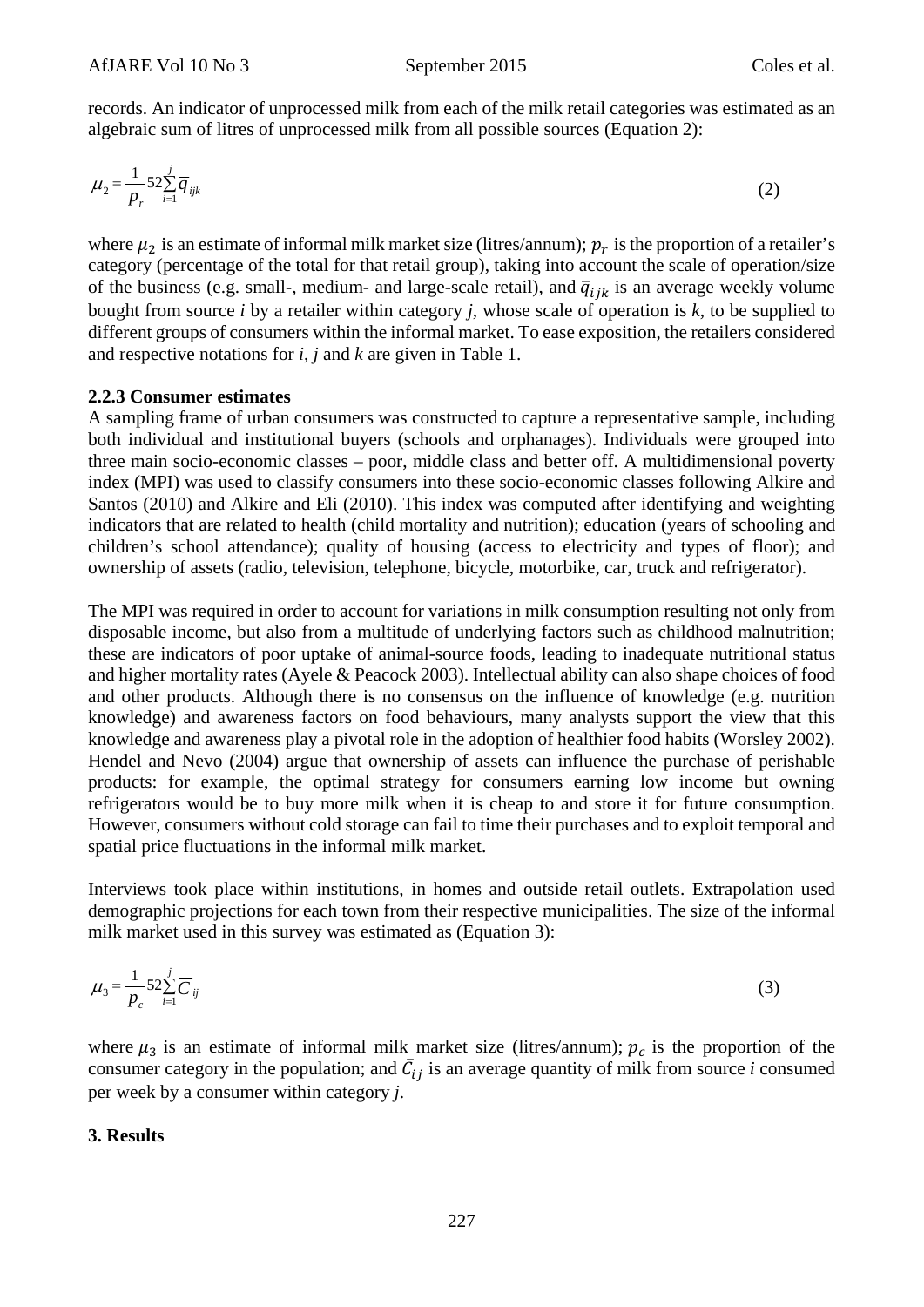The results (Tables 2 to 7, summarised in Table 8) reveal that the informal market in Tanga is much larger (between approximately one and 2.2 million litres per annum and 6.56 and 10.19 million litres per annum in Iringa and Tanga respectively) – the various sources estimate this magnitude to be around four to 10 times. The former number is most likely to be closer to the truth, given that Tanga's estimated consumer population is 2.4 times that of Iringa, with the tenfold difference most likely a relic of severe underestimation of the market in Iringa in the retail-based survey.

The consumer survey produced the highest estimates in both study areas (up to 2.2 times greater than the lowest estimate). Tanga's smallest informal market estimate was derived from producer data (1.6 times smaller than the largest estimate, derived from the consumer-based study). Retail- and consumer-based estimates were very similar in Tanga, at around 10 million litres per annum.

In all three groups of poverty classifications, those in Tanga consumed more milk than their counterparts in Iringa. In both study areas, the group confirmed as being 'subject to deprivation' consumed the most milk from the informal market. In Iringa, the 'non-deprived' group consumed the least milk from this market, whereas in Tanga the 'deprived' group occupied the position as lowestvolume consumers.

| Source of milk             | <b>Retail category</b> | <b>Scale of operation</b>              |
|----------------------------|------------------------|----------------------------------------|
| Small-scale dairy farmers  | Formal retailers       | $1 = Small$ (e.g. kiosk)               |
| Medium-scale dairy farmers |                        | $2 =$ Medium (e.g. mini-supermarket)   |
| Large-scale farmers        | Hotels                 | $1 =$ Small scale (serving continental |
| Hawkers/vendors            |                        | breakfast)                             |
|                            |                        | $2$ = Medium to big (serving full      |
|                            |                        | breakfast)                             |
|                            | <b>Restaurants</b>     | No scale/size classification           |
|                            | Informal food shacks   |                                        |
| Small-scale dairy farmers  | Hawkers and vendors    | $1 = Small (consumer retail)$          |
| Medium scale dairy farmers |                        | $2 =$ Medium (wholesale)               |
| Large scale farmers        |                        |                                        |
| Other hawkers/vendors      |                        |                                        |

|  |  |  |  | Table 1: Description of retailers included in the retail-based surveys |
|--|--|--|--|------------------------------------------------------------------------|
|--|--|--|--|------------------------------------------------------------------------|

**Table 2: Production-based estimates of the informal milk market in Iringa. Estimates are mean and extrapolated annual consumption in litres per sample and estimated populations respectively** 

| <b>Market category</b> | Sample average | <b>Population proportion</b> | <b>Annual volume</b> |
|------------------------|----------------|------------------------------|----------------------|
| Home consumption       | 328            | 0.25                         | 19 707               |
| Neighbours             | 2 1 8 4        | 0.25                         | 131 069              |
| Hotels and restaurants | 22 3 38        | 0.25                         | 1 340 294            |
| Informal food shacks   | 3 5 9 3        | 0.19                         | 163859               |
| Hawkers and vendors    | 2685           | 0.06                         | 38 669               |
| Total                  | 7057           |                              | 1 693 598            |

**Table 3: Production-based estimates of the informal milk market in Tanga. Estimates are mean and extrapolated annual consumption in litres per sample and estimated populations respectively.** 

| <b>Market category</b>         | Sample average | <b>Population proportion</b> | <b>Annual volume</b> |
|--------------------------------|----------------|------------------------------|----------------------|
| Home consumption               | 39             | 0.76                         | 124 183              |
| <b>Neighbours</b>              | 4414           | 0.20                         | 3 743 654            |
| Schools and other institutions | 19 800         | 0.02                         | 1 599 231            |
| Hotels and restaurants         | 13 500         | 0.02                         | 1 090 385            |
| Total                          | 561            |                              | 6 5 5 7 4 5 2        |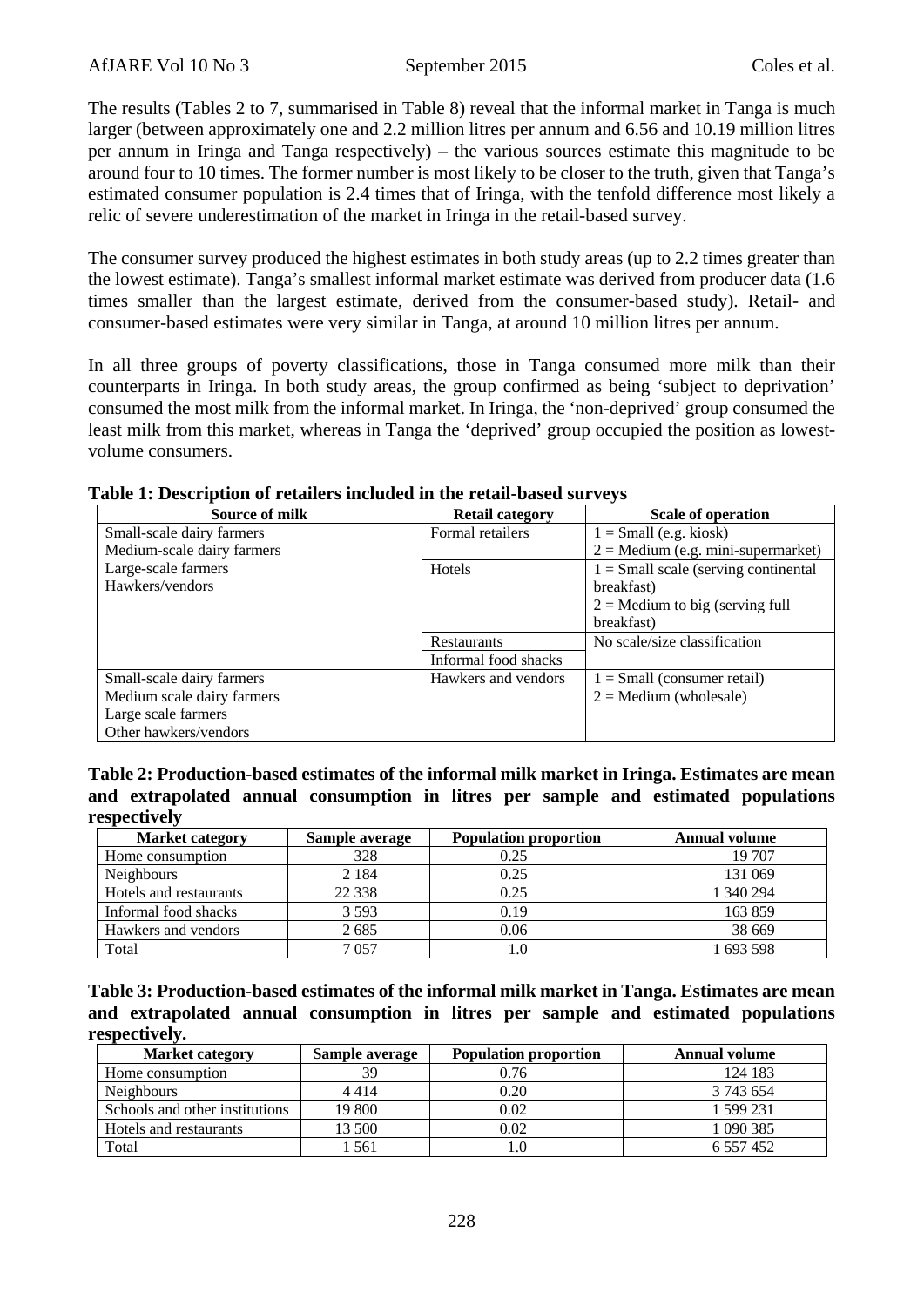| $\alpha$ ti apolateu alihual consumption ni nu es per sample anu estimateu populations respectively |                  |                |                      |  |  |  |
|-----------------------------------------------------------------------------------------------------|------------------|----------------|----------------------|--|--|--|
| <b>Retail category</b>                                                                              | No. of retailers | Average volume | <b>Annual volume</b> |  |  |  |
| Big hotels                                                                                          |                  | 1 101          | 8 8 0 7              |  |  |  |
| Small hotels                                                                                        |                  | 109            | 8 3 9 9              |  |  |  |
| Informal food shacks                                                                                | 19               | 3 2 4 2        | 61 594               |  |  |  |
| Restaurants                                                                                         |                  | 5 3 6 3        | 48 271               |  |  |  |
| Hawker: wholesale                                                                                   | 32               | 10 3 11        | 329 960              |  |  |  |
| Hawker: consumer retail                                                                             | 46               | 8 2 7 0        | 380411               |  |  |  |
| Min-supermarket                                                                                     |                  | 18 124         | 199 366              |  |  |  |
| <b>Kiosks</b>                                                                                       | 14               | 4412           | 61 774               |  |  |  |
| Total                                                                                               | 216              | 5 0 8 6        | 1 098 582            |  |  |  |

**Table 4: Retail-based estimates of the informal milk market in Iringa. Estimates are mean and extrapolated annual consumption in litres per sample and estimated populations respectively** 

| Table 5: Retail-based estimates of the informal milk market in Tanga. Estimates are mean and |  |  |
|----------------------------------------------------------------------------------------------|--|--|
| extrapolated annual consumption in litres per sample and estimated populations respectively  |  |  |

| <b>Retail category</b>  | No. of retailers | Average volume | <b>Annual volume</b> |
|-------------------------|------------------|----------------|----------------------|
| Big hotels              |                  | 277            | 1 1 0 9              |
| Small hotels            | 74               | 68             | 5 0 2 5              |
| Informal food shacks    | 121              | 546            | 66 039               |
| Restaurants             | 64               | 715            | 45 7 64              |
| Hawker: wholesale       | 44               | 2 6 1 3        | 114 975              |
| Hawker: consumer retail | 130              | 10 756         | 1 398 303            |
| Min-supermarket         | 20               | 890            | 17794                |
| Kiosks                  | 258              | 32 149         | 8 294 416            |
| Total                   | 715              | 13 907         | 9 9 4 3 4 2 5        |

**Table 6: Consumer-based estimates of the informal milk market in Iringa. 'Unknown' poverty level indicates that some element(s) of the respondents' poverty level could not be established. Estimates are of mean and extrapolated annual consumption in litres for sample and estimated populations respectively** 

| <b>Poverty level</b>   | n   | <b>Mean</b> | <b>Proportion of</b><br>population | No. of consumers | <b>Annual consumption</b> |
|------------------------|-----|-------------|------------------------------------|------------------|---------------------------|
| Unknown                | 28  |             | 0.21                               | 26 215           | 356 003                   |
| Non-deprived           | 23  |             | 0.17                               | 21 222           | 236 623                   |
| Subject to deprivation | 53  | 26          | 0.40                               | 49 9 34          | 1 283 297                 |
| Deprived               | 28  | 14          | 0.21                               | 26 215           | 356 003                   |
| Total                  | 132 | 18          | 1.0                                | 123 586          | 2 2 3 1 9 2 6             |

**Table 7: Consumer-based estimates of the informal milk market in Tanga. 'Unknown' poverty level indicates that some element(s) of the respondents' poverty level could not be established. Estimates are of mean and extrapolated annual consumption in litres for sample and estimated populations respectively** 

| <b>Poverty level</b>   | $\boldsymbol{n}$ | <b>Mean</b> | <b>Proportion of</b><br>population | No. of consumers | <b>Annual consumption</b> |
|------------------------|------------------|-------------|------------------------------------|------------------|---------------------------|
| Unknown                |                  | 48          | 0.07                               | 20 539           | 985 868                   |
| Non-deprived           | 14               | 30          | 0.12                               | 35 210           | 1 041 147                 |
| Subject to deprivation | 80               | 36          | 0.66                               | 193 653          | 7 045 081                 |
| Deprived               | 18               | 25          | 0.15                               | 44 012           | 1 1 1 4 8 2 3             |
| Total                  | 121              | 35          | 1.0                                | 293 413          | 10 186 918                |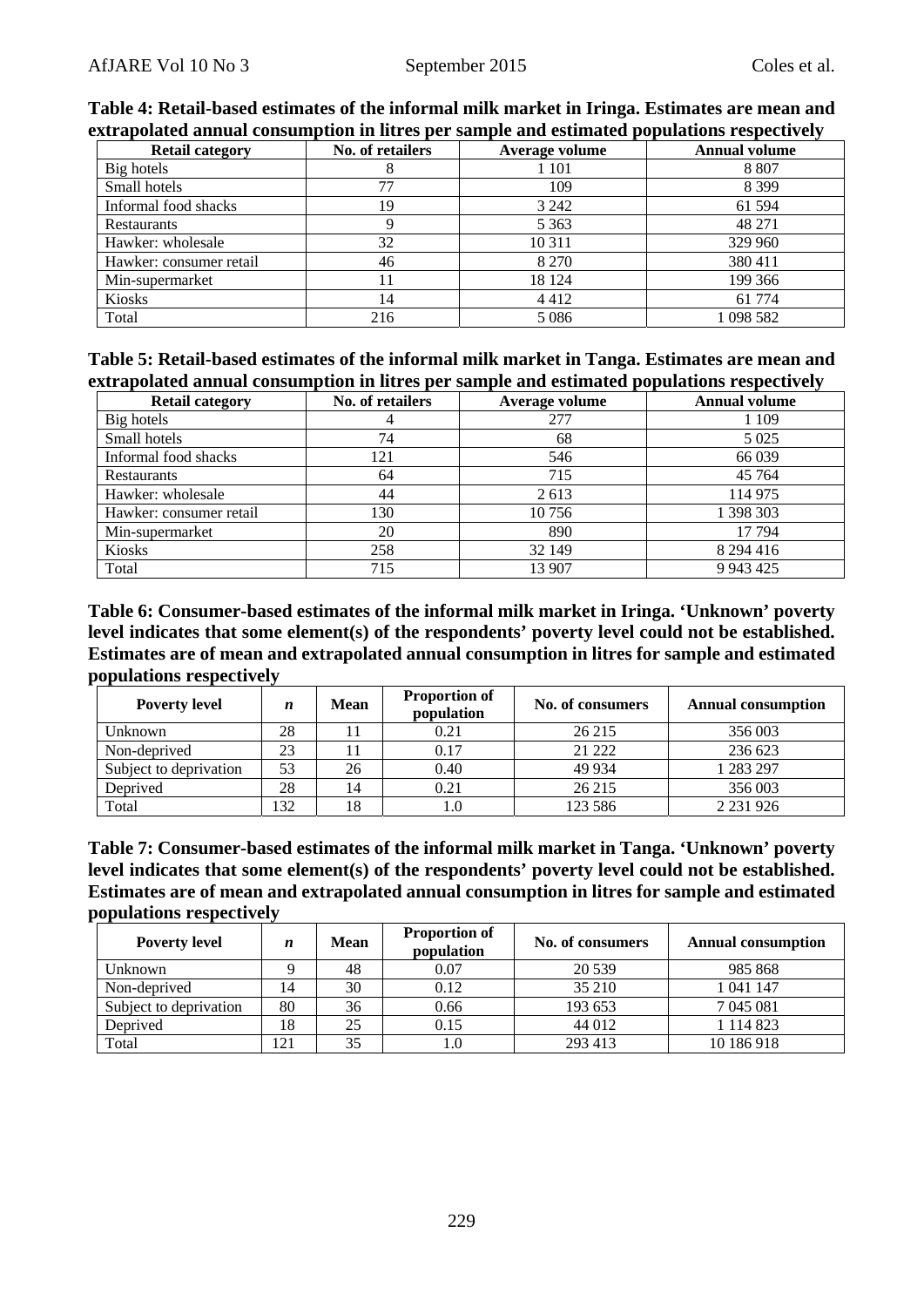| Study area                | <b>Producer</b>  | <b>Retail</b>    | Consumer          | Variation (largest: smallest estimates) |
|---------------------------|------------------|------------------|-------------------|-----------------------------------------|
| Iringa                    | .69 m            | $.01 \text{ m}$  | $2.23 \text{ m}$  |                                         |
| Tanga                     | $6.56 \text{ m}$ | $9.94 \text{ m}$ | $10.19 \text{ m}$ |                                         |
| Variation (Tanga: Iringa) | 3.9              | 9.8              | 6                 |                                         |

#### **Table 8: Summary of annual informal market volume (millions of litres) estimates and ratios of variation (largest:smallest in the case of different estimation techniques)**

#### **4. Discussion and conclusions**

#### **4.1 Case studies**

It was to be expected from their relative population sizes that the magnitude of Tanga City's milk market would greatly exceed that of Iringa's. However, the degree to which the Iringa retail survey, which did not capture producers' own consumption or their direct sales to neighbours, produced a relatively much smaller estimate than the other means of computation underlines the strong relative importance of these channels. This outcome is consistent with the greater degree of organisation of the market in Tanga, and the relatively high proportion of sales to the formal market (Kadigi *et al*. 2013).

In addition, Tanga producer-based data were likely to be more accurate than those sourced in Iringa due to the relatively high proportion of formal sales and, therefore, the degree of formal record keeping in comparison with estimates in the latter study area that were overwhelmingly based upon recall data.

That all poverty status-classified groups in Tanga consumed more milk from the informal market than in Iringa may be a function of its greater general availability in the former municipality, with higher productivity and more efficient marketing arrangements, both formal and informal.

That the 'subject-to-deprivation' group comprised the greatest informal consumers in both cases may reflect the reliance on the informal milk market for the product, consistent with the status of the 'nondeprived' group in Iringa as the lowest-volume consumers on the informal market. This implies that their requirement for milk was being fulfilled through higher-end processed products.

In addition, the relatively low consumption of milk by the 'deprived' group in both cases may be due to access and affordability issues, with producer prices in the informal market consistently double those paid by processors due to the relatively high demand in the former and the relatively high overhead costs of the latter. Studies conducted elsewhere show the effects of poverty on consumption levels. Fotros and Maaboudi (2011) acknowledge that income inequality has a significant impact on consumption expenditure, although the magnitude of inequality is less in the latter than in the former. Delgado (2003) demonstrated that poor people in developing countries are likely to consume more animal-source foods as their earnings rise above poverty level and locations become urbanised. Similarly, Sebastian *et al*. (2010) found that adolescents in the highest income group consumed significantly more milk than those with incomes at 101% to 185% of the poverty threshold.

These findings strongly underline the continuing high importance of the informal sector, both for i) poorer consumers, who cannot afford the more expensive processed products offered in formal markets, and ii) poorer, smaller-scale producers, whose low output levels favour selling directly to informal channels to take advantage of relatively high prices. Those with greater production use formal channels to dispose of output that cannot be absorbed in informal outlets.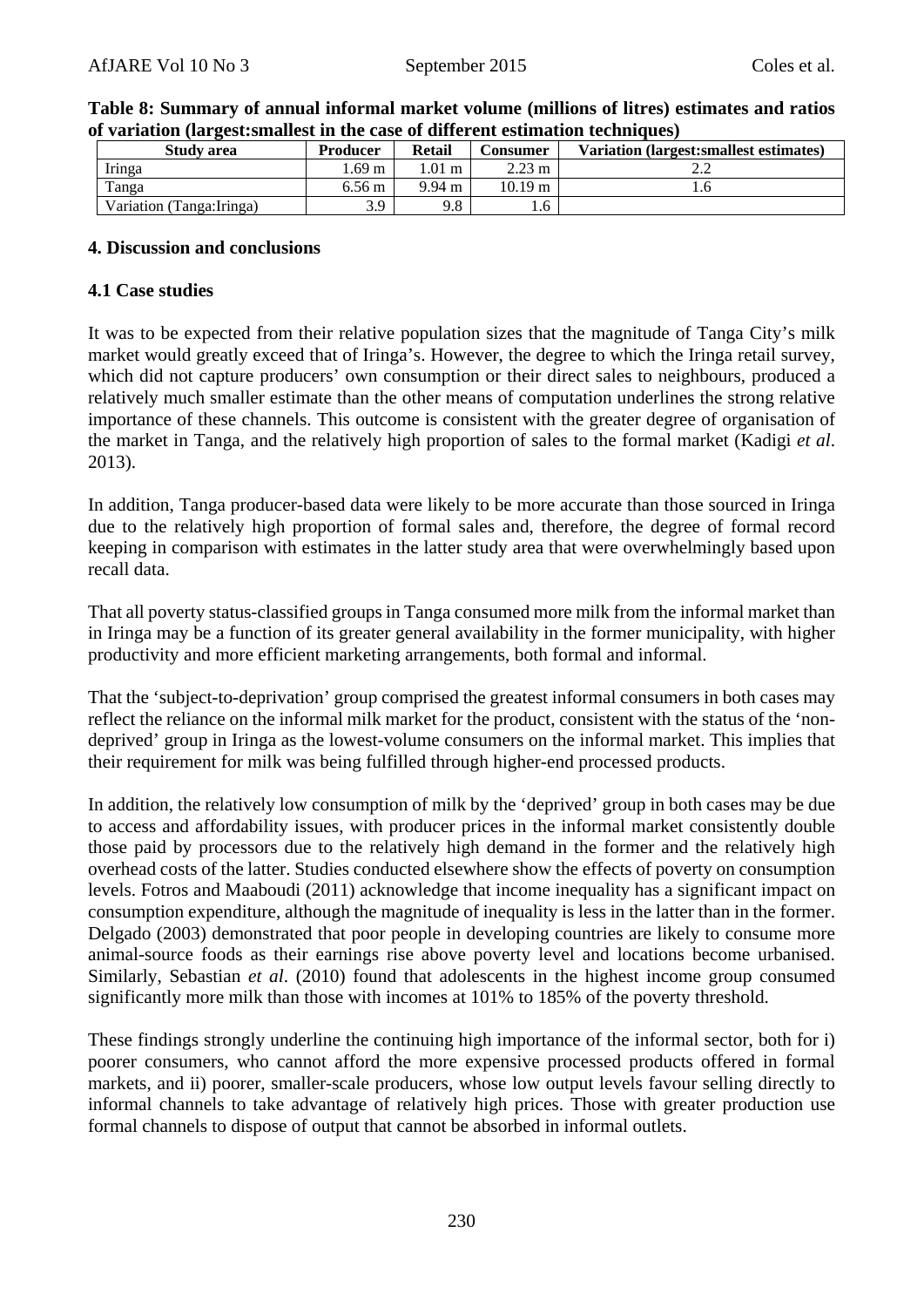In terms of public policy, the reality we have revealed advocates a more progressive and pragmatic approach to dairy sector development than the official bans on consumer sales of unprocessed milk in East African countries.

# **4.2 Comparison of market estimation techniques**

Each of the three estimation techniques had shortcomings when employed in isolation. Production data do not account for milk from sources external to the study area; retail data do not include own consumption and direct sales by producers from their households, which may be important, as in the Iringa case; and consumer-based surveys also exclude producers' own consumption. In addition, smallholder producer-based data do not reflect the supply of niche informal markets, such as public institutions and hotels, by medium- and large-scale dairy farmers.

Therefore, to produce the most accurate rapid assessment of the market size of consumable products, a combination of methodologies should be used, including:

- Formal market data from key processors and retailers;
- Data from producers ideally using some kind of diary-keeping approach to improve upon recallonly data – on their own consumption and informal direct sales, for example to their neighbours; and
- A consumer survey designed to represent all important groups of the population and capture milk from all sources, avoiding double-counting of that sourced directly from producers, but allowing the possibility of triangulation of producer estimates of direct sales.

While retail-based estimates are perhaps the least effective quantification tools in cases where resources are particularly limited, they are useful in identifying linkages between the formal and informal markets, along with leverage points for market upgrading and development.

The triangulation process need not be long and resource intensive – in most cases, formal processors are few and well known. Producer data can be collected efficiently by working through co-operatives and other farmers' organisations. In most contexts, useful indicative retail and consumer surveys can be implemented over a one-week period, using students as enumerators in order to keep costs down. Using this approach represents a suitable compromise between unreliable single-source estimates and expensive formal surveys with levels of rigor that do not necessary add great value to programming objectives.

# **Acknowledgements**

This work was supported by International Development Research Centre (IDRC), grant number 105186-004 to Sokoine University of Agriculture under the project, 'Contribution of the Milk Value Chain to Poverty Reduction in Tanzania'. The GIS-generated study area map was kindly supplied by Prof Joseph J Kashaigili.

# **References**

- Alkire S & Eli K, 2010. Multidimensional poverty in developing countries: A measure using existing international data. Mimeo, Oxford Poverty and Human Development Initiative, University of Oxford, Oxford, UK.
- Alkire S & Santos ME, 2010. Acute multidimensional poverty: A new index for developing countries. Oxford Poverty and Human Development Initiative Working Paper 38, University of Oxford, Oxford, UK.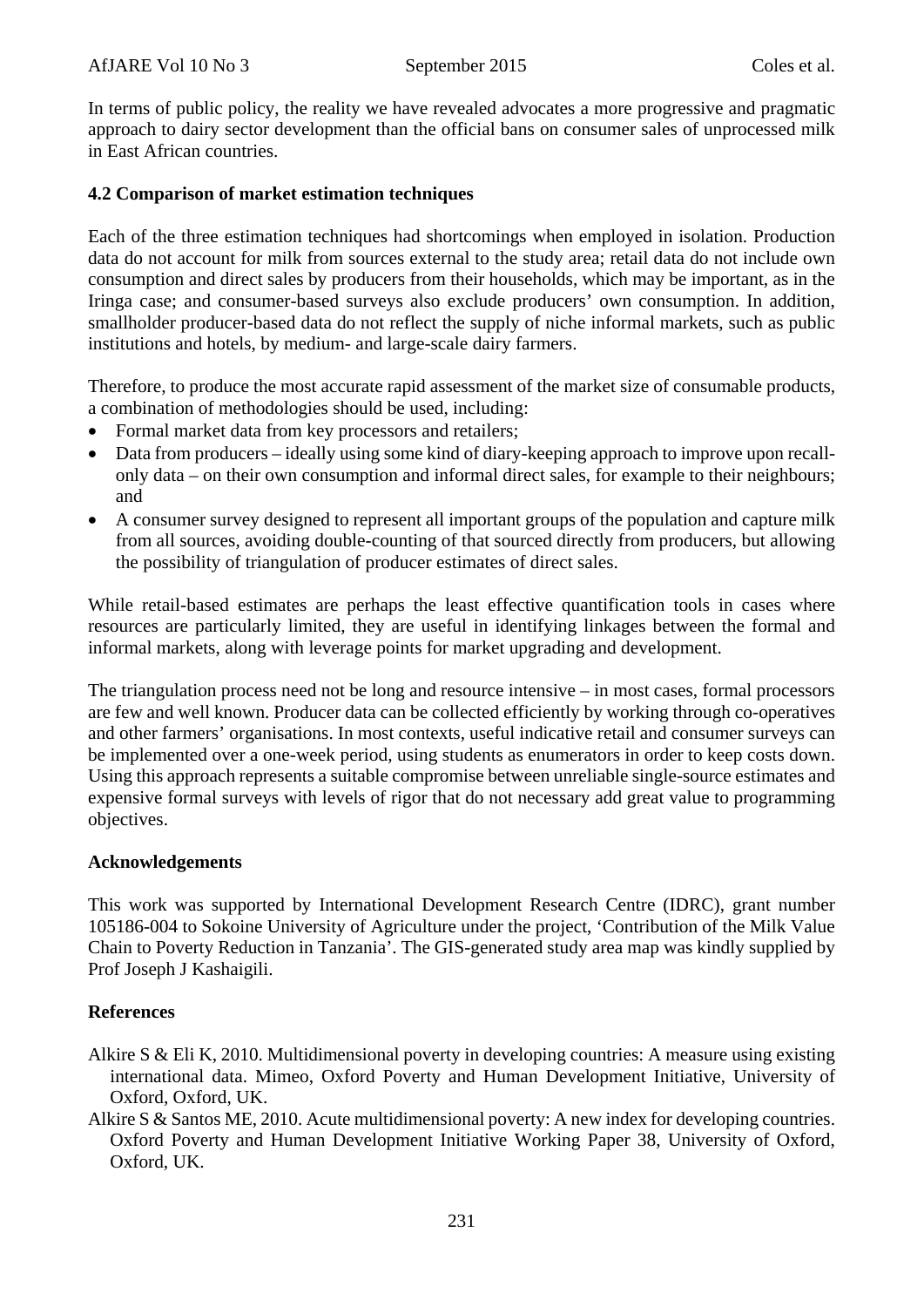- Ayele Z & Peacock C, 2003. Improving access to and consumption of animal source foods in rural households: The experiences of a women-focused goat development program in the highlands of Ethiopia. The Journal of Nutrition 133(11): 3981–6.
- Delgado CL, 2003. Rising consumption of meat and milk in developing countries has created a new food revolution. The Journal of Nutrition 133(11): 3907–10.
- Fisher LD, 1998. Self-designing clinical trials. Statistical Medicine 17: 1551–62.
- Fleming EM, 1990. Proposal for a marketing systems research approach in agricultural development planning. Agricultural Systems 32(2): 97–111.
- Fotros MH & Maaboudi R, 2011. Impact of income inequality on consumption expenditures inequality: A case study of Iranian households, 1966-2008. Available at http://papers.ssrn.com/sol3/papers.cfm?abstract\_id=1844544.
- Fratkin E, 2001. East African pastoralism in transition: Maasai, Boran, and Rendille cases. African Studies Review 44(3): 1–25.
- Hendel I & Nevo A, 2004. Intertemporal substitution and storable products. Journal of the European Economic Association 2(2-3): 536–47.
- Jansen HGP, 1992. Dairy consumption in northern Nigeria: Implications for development policies. Food Policy 17(3): 214–26.
- Kadigi ML, Kilima FTM, Akyoo AM, Mvena ZSK, Ngetti M, Coles CF & Nombo C, 2013. Choice of marketing channels among urban dairy farmers and its implication on growth of the milk sector in Tanzania. Eastern and Southern Africa Journal of Agricultural Economics and Development  $10: 1-14.$
- Kurwijila LR, Omore A, Staal S & Mdoe NSY, 2006. Investigation of the risk of exposure to antimicrobial residues present in marketed milk in Tanzania. Journal of Food Protection, 69(10): 2487–92.
- Moran J, 2009. Business management for tropical dairy farmers. Collingwood VIC, Australia: Landlinks Press.
- Morton J, Coulter J, Miheso V, Staal S, Kenyanjui M & Tallontire A, 1999. Provision of agricultural services through co-operatives and self-help groups in the dairy sector of Kenya. NRI Report OVI 3.1, Natural Resources Institute, Chatham, UK.
- Narrod C, Roy D, Okello J, Avendaño B, Rich K & Thorat A, 2009. Public–private partnerships and collective action in high value fruit and vegetable supply chains. Food Policy 34(1): 8–15.
- Omore AS, Staal S, Kurwijila LR, Osafo E, Aning G, Mdoe NSY & Nurah G, 2001. Indigenous markets for dairy products in Africa: Trade-offs between food safety and economics. In Proceedings of the 12th Symposium on Tropical Animal Health and Production, 2 November. Committee for the Advancement of Tropical Veterinary Sciences, Utrecht University, Utrecht, The Netherlands.
- Owango MO, Staal JS, Kenyanjui M, Lukuyu B, Njubi D & Thorpe W, 1998. Dairy co-operatives and policy reform in Kenya: Effects of livestock service and milk market liberalisation. Food Policy 23: 173–85.
- Popplewell R & Hayman R, 2012. Where, how and why are action research approaches used by international development non-governmental organisations? INTRAC Briefing Paper 32, INTRAC, Oxford, UK.
- Reason P & Bradbury H, 2001. Handbook of action research: Participative inquiry and practice. London: SAGE.
- Sebastian RS, Goldman JD, Wilkinson-Enns C & LaComb RP, 2010. Fluid milk consumption in the United States: What we eat in America. NHANES 2005-2006, Food Surveys Research Group Dietary Data Brief No 3. Available at http://ars.usda.gov/Services/docs.htm?docid=19476
- Staal SJ & Mullins G, 1996. Dairy consumption and its determinants in coastal Kenya. KARI/ILRI Collaborative Research Report, ILRI, Nairobi, Kenya.
- Thorpe W, 1998. ILRI's smallholder dairy systems research: Experiences and lessons from collaborative R&D in eastern Africa. Workshop on Ecoregional Research at ILRI, Nairobi, Kenya.